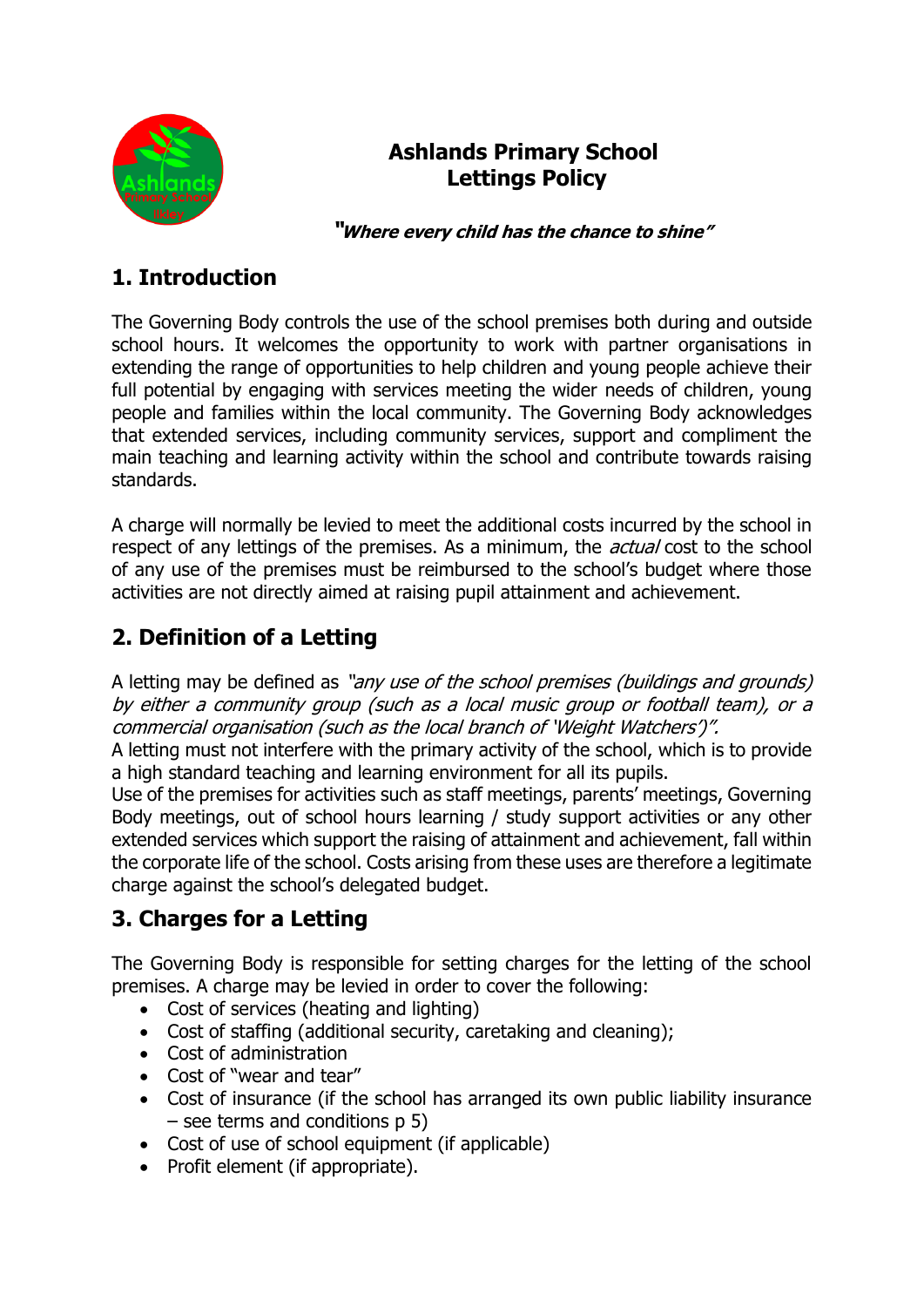Where there are multiple lettings taking place at the same time, the costs for services and staffing will normally be shared between the organisations/partners involved. The specific charge levied for each letting will be reviewed no less than annually by the Governing Body (or by a delegated Committee). Current charges will be provided in advance of any letting being agreed.

## **4. Management and Administration of Lettings**

The Headteacher is responsible for the management of lettings, in accordance with the Governing Body's policy. The Headteacher may delegate all or part of this responsibility to other members of staff (e.g. person with responsibility for extended services / community development), whilst still retaining overall responsibility for the lettings process.

If the Headteacher has any concern about whether a particular request for a letting is appropriate or not, s/he will consult with the Chair of the Governing Body or Chair of a Governing Body Committee which has been given delegated authority to determine the issue on behalf of the Governing Body.

## **5. The Administrative Process**

Organisations seeking to hire the school premises should approach the Headteacher or other designated member of staff who will identify their requirements and clarify the facilities available. An **Initial Request Form** (a copy of which is attached to this policy) should be completed at this stage. The Governing Body has the right to refuse an application, and interested parties should be advised that no letting should be regarded as "booked" until approval has been given in writing. No public announcement of any activity or function taking place should be made by the organisation concerned until the booking has been formally confirmed.

Once a letting has been approved by (or on behalf of) the Governing Body, a letter of confirmation will be sent to the Hirer, setting out full details of the letting and enclosing a copy of the terms and conditions and the hire agreement. The letting should not take place until the signed agreement has been returned to the school. The person applying to hire the premises will be invoiced for the cost of the letting as appropriate in accordance with the Governing Body's current scale of charges.

School will supply the hirer with copies of:

- Positive Behaviour Policy
- Anti Bullying Policy
- Child Protection Policy
- CCTV policy
- Emergency Evacuation Plan
- Invacuation Policy
- GDPR Staff, Governors and Volunteers Policy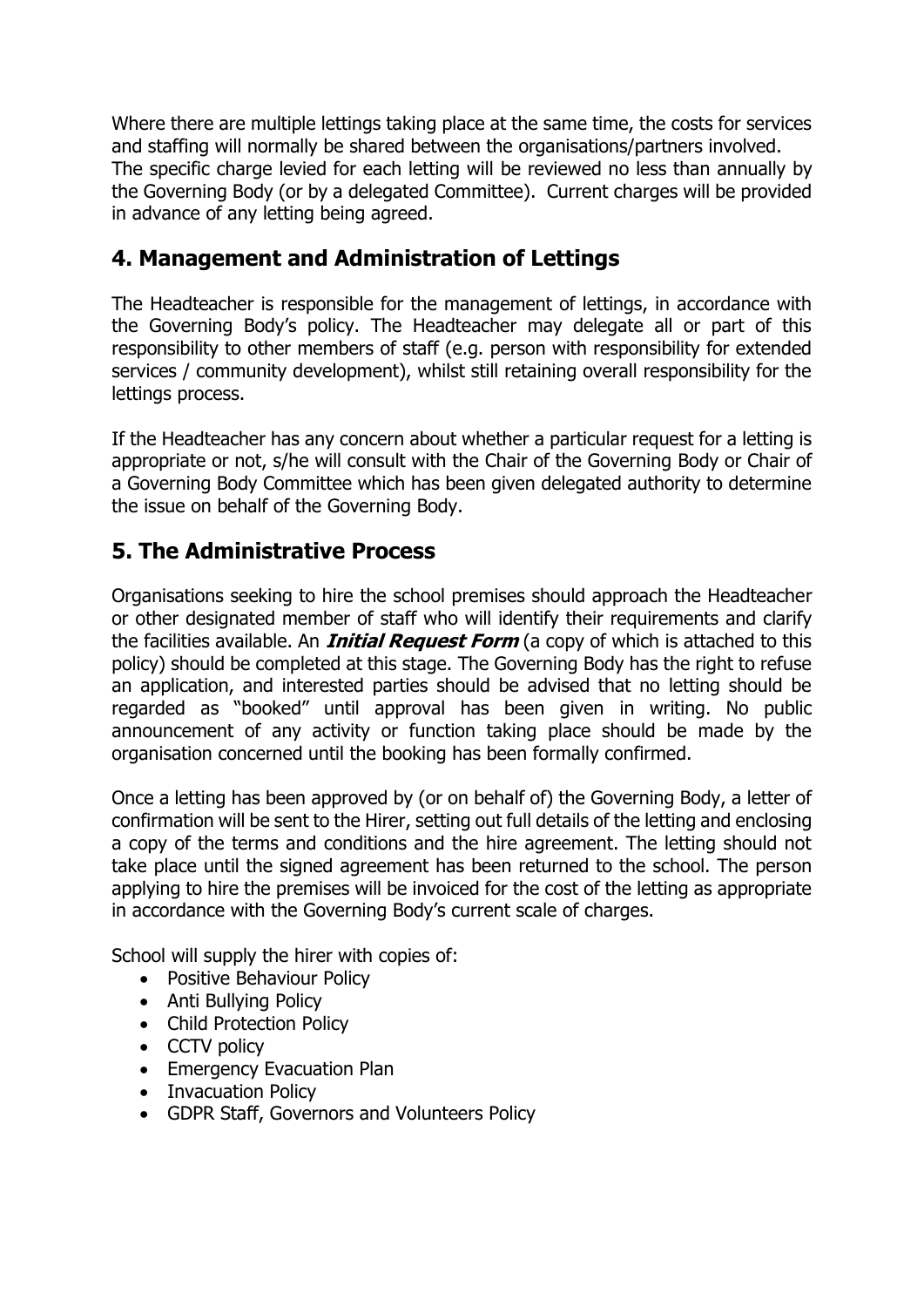The Hirer should be a named individual and the agreement should be in their name, giving their permanent private address. This avoids any slight risk that the letting might be held to be a business tenancy, which would give the Hirer security of tenure.

All lettings fees, which are received by the school, will be paid into the school's independent bank account, in order to offset the costs of services, staffing etc (which are funded from the school's delegated budget).

## **6. Public Liability and Accidental Damage Insurance**

Each organisation should arrange public liability and accidental damage insurance (see terms and conditions).

## **7. Child Protection and the Prevent Duty**

Any organisation submitting a lettings request involving working with children and/or young people must:

- submit to the school a signed copy of their current Child Protection Policy.
- Ensure that any persons delivering the club has a completed DBS check for working with children and that the school has seen the original document.
- It is recommended that each organisation ensures that the person delivering the club is first aid trained.

All Hirers must state the purpose of the hire. Each application will be vetted and any concerns will be reported to the Headteacher prior to approval.

When determining whether to approve an application, the Headteacher will consider the following factors:

- The type of activity
- Possible interference with school activities
- The availability of facilities
- The availability of staff
- Health and safety considerations
- The school's duties with regard to the prevention of terrorism and radicalisation
- Whether the letting is deemed compatible with the ethos of the school

An application will not be approved if it:

- Is aimed at promoting extremist views.
- Involves the dissemination of inappropriate materials.
- Contravenes the statutory Prevent duty.
- Is likely to cause offence to public taste and decency (except where this is, in the opinion of the Headteacher, balanced or outweighed by freedom of expression or artistic merit).

The Headteacher will file an incident report form if they have reason to believe that the letting has been used for political purposes not previously authorised, the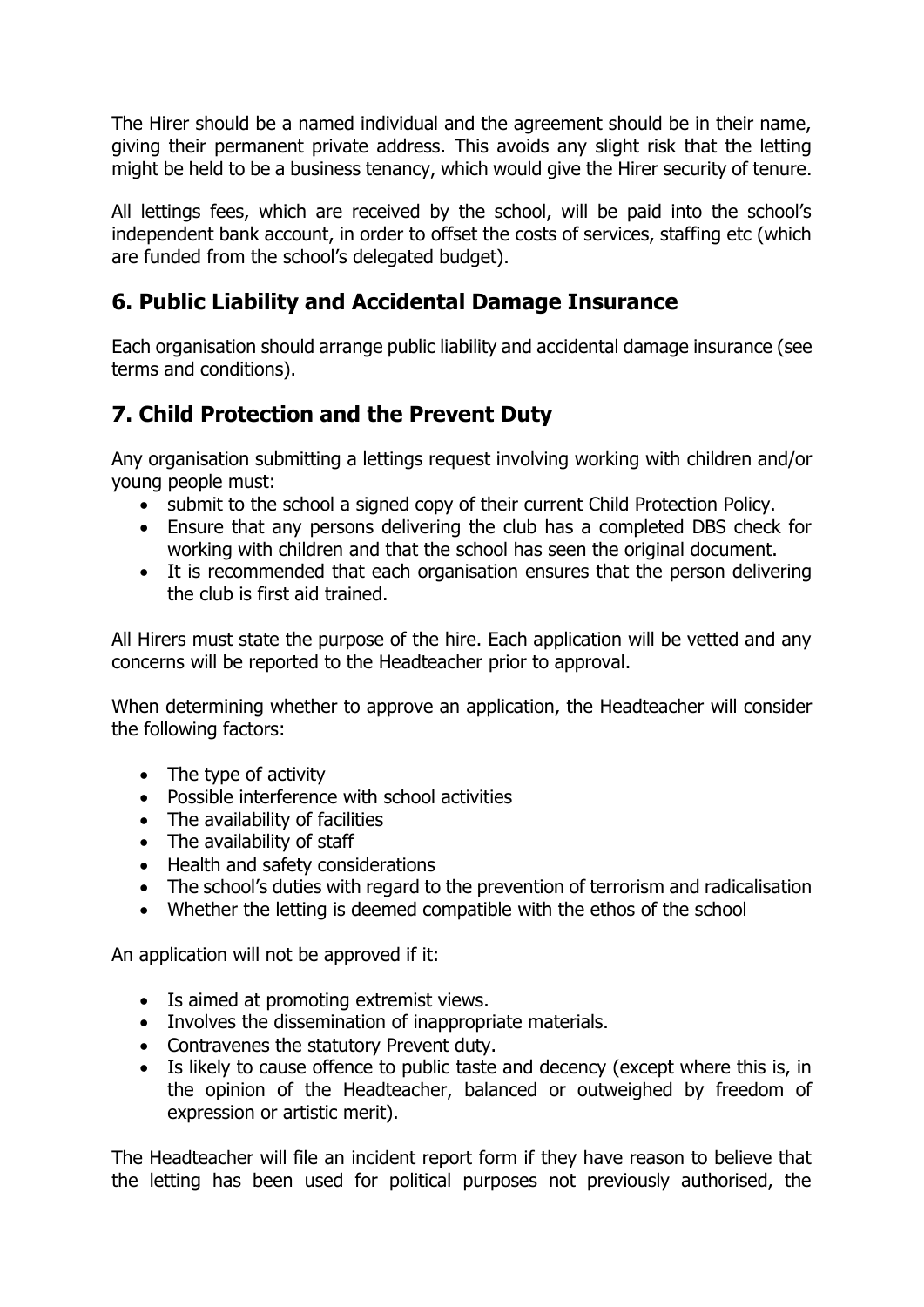dissemination of inappropriate material or any other purpose that contravenes the Prevent duty.

Where an individual or group is found to be promoting views in contravention of the school's Prevent duty, the person or group is guilty of an offence, under the Education Act 1996, and liable on summary conviction to a fine. In addition, the school will contact the relevant agencies/police who will remove the person or group from school premises.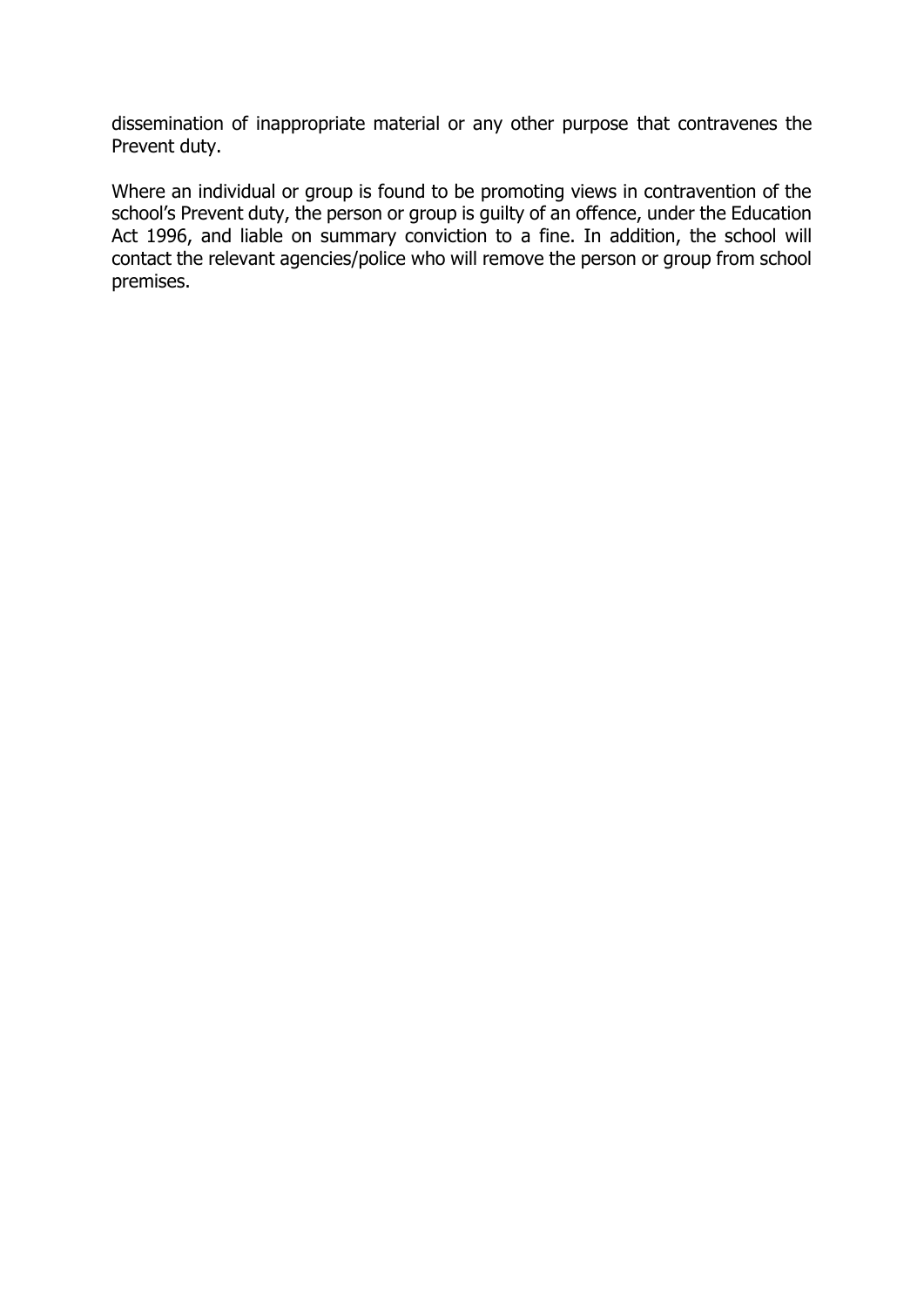## **TERMS AND CONDITIONS FOR THE HIRE OF THE SCHOOL PREMISES**

All terms and conditions set out below must be adhered to. The "Hirer" shall be the person making the application for a letting, and this person will be personally responsible for payment of all fees or other sums due in respect of the letting.

#### **Status of the Hirer**

Lettings will not be made to persons under the age of 18, or to any organisation or group with an unlawful or extremist background. The hire agreement is personal to the Hirer only, and nothing in it is intended to have the effect of giving exclusive possession of any part of the school to them or of creating any tenancy between the school and the Hirer.

If a particular letting involves contact with the school's pupils or other young people then

- Any organisation submitting a lettings request involving working with children and/or young people must submit to the school evidence that appropriate policies and procedures are in place with regard to safeguarding children and child protection and provide evidence to the school of criminal record check (DBS) relating to all staff and others working closely with children.
- The Governing Body may require criminal records checks (DBS) relating to staff and other adults using school premises at a time when school pupils or other young people may be on site.
- The Governing Body will require evidence of appropriate qualifications for Hirers using facilities for specific activities
- Where the activity is for example an after school sports club, sports coaches must also follow the Local Authority Guidelines for Working in Schools.

#### **Priority of Use**

The Headteacher or person with designated responsibility will resolve conflicting requests for the use of the premises, with priority at all times being given to school functions.

#### **Attendance**

The Hirer shall be responsible for ensuring that the number of persons using the premises does not exceed that for which the application was made and approval given.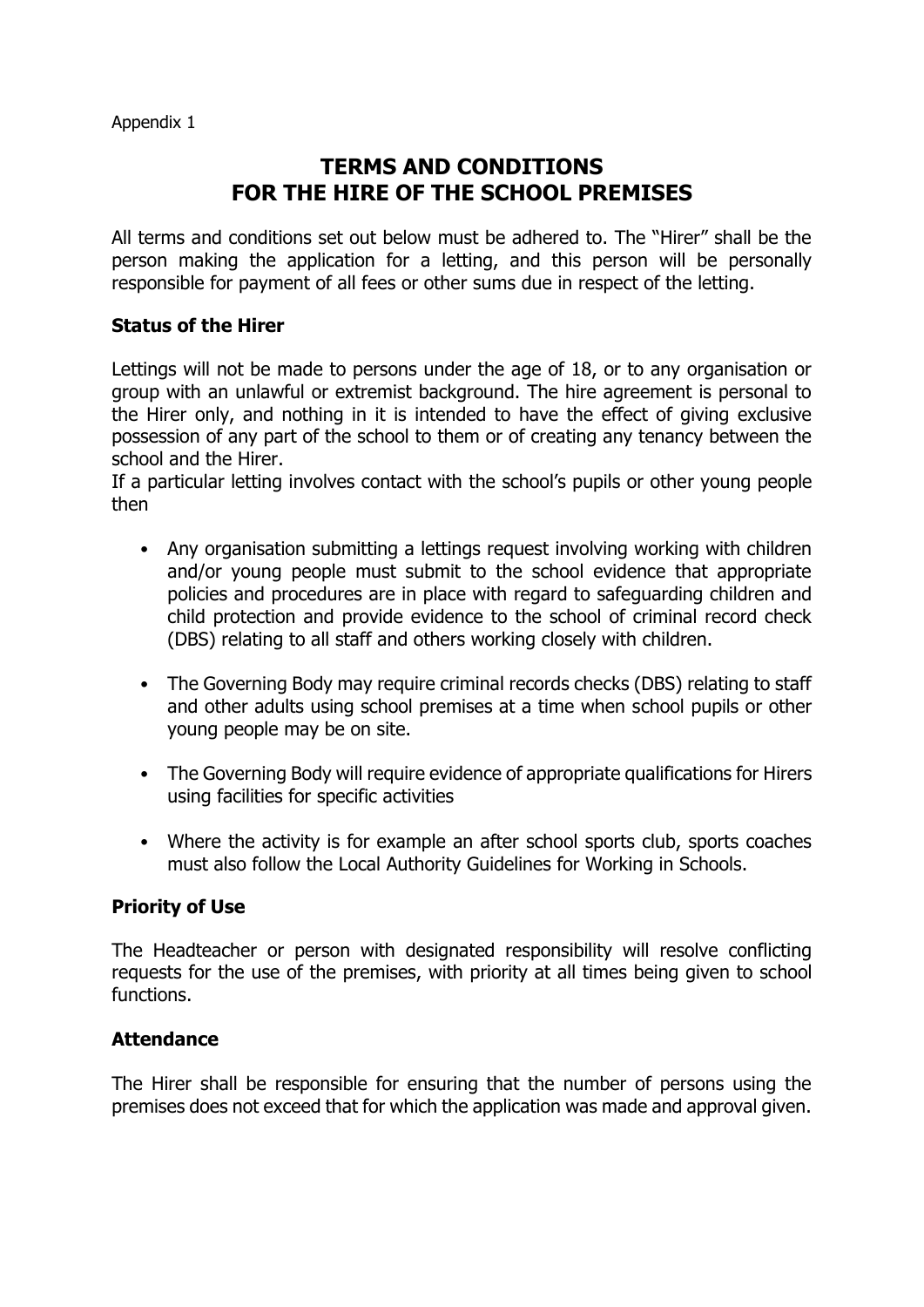The Hirer , where the letting includes children of the school eg after school sports club is also responsible for the provision of an attendance register in case of fire or cancellation of the club at short notice.

Children should be dismissed from after school clubs from the door to the playground near the head teacher's office by the organiser of the club. It is the organiser's responsibility to ensure that all children are dismissed to their parent / carer and that children attending After School Club (Saplings) are returned there before leaving the school premises.

The club is required to have up to date emergency contact details in the event that parents need to be contacted

It is the hirer's responsibility to ensure the child's safety whilst the club is in session.

It is the hirer's responsibility to ensure to inform parents if the club is cancelled at short notice in the event of poor weather, staff illness or any other reasons.

### **Behaviour**

The school's behaviour and anti-bullying policy applies to all out of school activity sessions. Expectations of behaviour will be as high as during normal school hours.

The Hirer is responsible for ensuring the preservation of good order for the full duration of the letting and until the premises are vacated.

### **Public Safety**

The Hirer shall be responsible for the prevention of overcrowding (such as would endanger public safety), and for keeping clear all gangways, passages and exits. The Hirer shall be responsible for providing adequate supervision to maintain order and good conduct, and - where applicable - the Hirer must adhere to the correct adult/child ratios for the activity at all times.

In the event of an emergency, all occupants must leave the school by the nearest exit and assemble at the muster point as advised in the school's Fire evacuation Procedures. The Hirer is responsible for familiarising themselves with emergency exits and must ensure that participants are aware of emergency evacuation procedures and assembly points. The Hirer must, at all times whilst participants may be on site, have immediate access to participants' emergency contact details, and have access at all times to a mobile phone (for emergency use only).

### **Own Risk**

It is the Hirer's responsibility to ensure that all those attending are made aware of the fact that they do so in all respects at their own risk.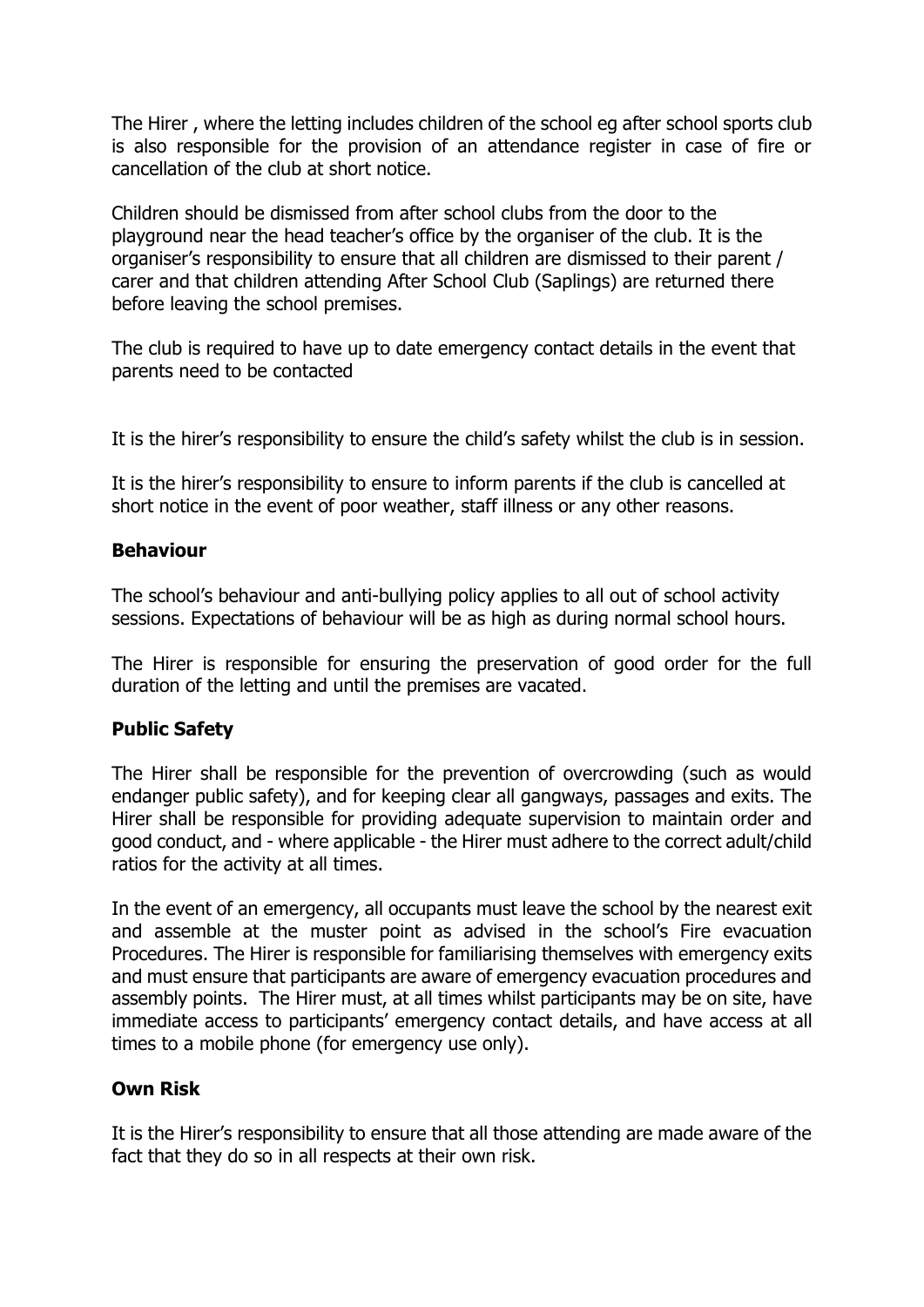### **Fire Safety, emergency evacuation and invacuation**

It is the hirers responsibility to ensure that they, and of their employees, familiarise themselves with the school's evacuation procedures and where the nearest fire evacuation points are.

In the event of an evacuation, it is the hirers responsibility to ensure the children in their care are evacuated safely from the building onto the school playground and that all children are accounted for.

The hirer should also familiarise themselves with the schools Invacuation Policy.

The hirer must have an accurate register of children attending their club for these purposes.

#### **Damage, Loss or Injury**

The Hirer warrants to the Governing Body that it has appropriate public liability insurance to cover all its legal liabilities for accidents resulting in injuries to persons (including all participants in the activity for which the premises are being hired), and/or loss of or damage to property, including the hired premises, arising out of the letting. The minimum limit for this insurance cover is £5 million. The Hirer must produce the appropriate certificate of insurance cover before the letting can be confirmed.

Neither the school nor the Local Authority will be responsible for any injury to persons or damage to property arising out of the activities undertaken and supervision thereof during the letting of the premises.

#### **Furniture and Fittings**

Furniture and fittings shall not be removed or interfered with in any way. No fittings or decorating of any kind necessitating drilling, or the fixing of nails or screws into fixtures which are part of the school fabric, are permitted. In the event of any damage to premises or property arising from the letting, the Hirer shall pay the cost of any reparation required.

#### **School Equipment**

This can only be used if requested on the initial application form, and if its use is approved by the Headteacher or other person with delegated responsibility. Responsible adults must supervise the use of any equipment that is issued and ensure its safe return. The Hirer is liable for any damage, loss or theft of school equipment they are using, and for the equipment's safe and appropriate use. Use of the schools resources, including telephones and photocopiers, is not included in a letting arrangement unless expressly agreed at the time of the letting. It should not be assumed that the school office may be available during the time of the letting and it is recommended that the Hirer has access to a mobile phone to cover the event of an emergency.

Equipment should be put away at the end of the session and the room left in a tidy condition.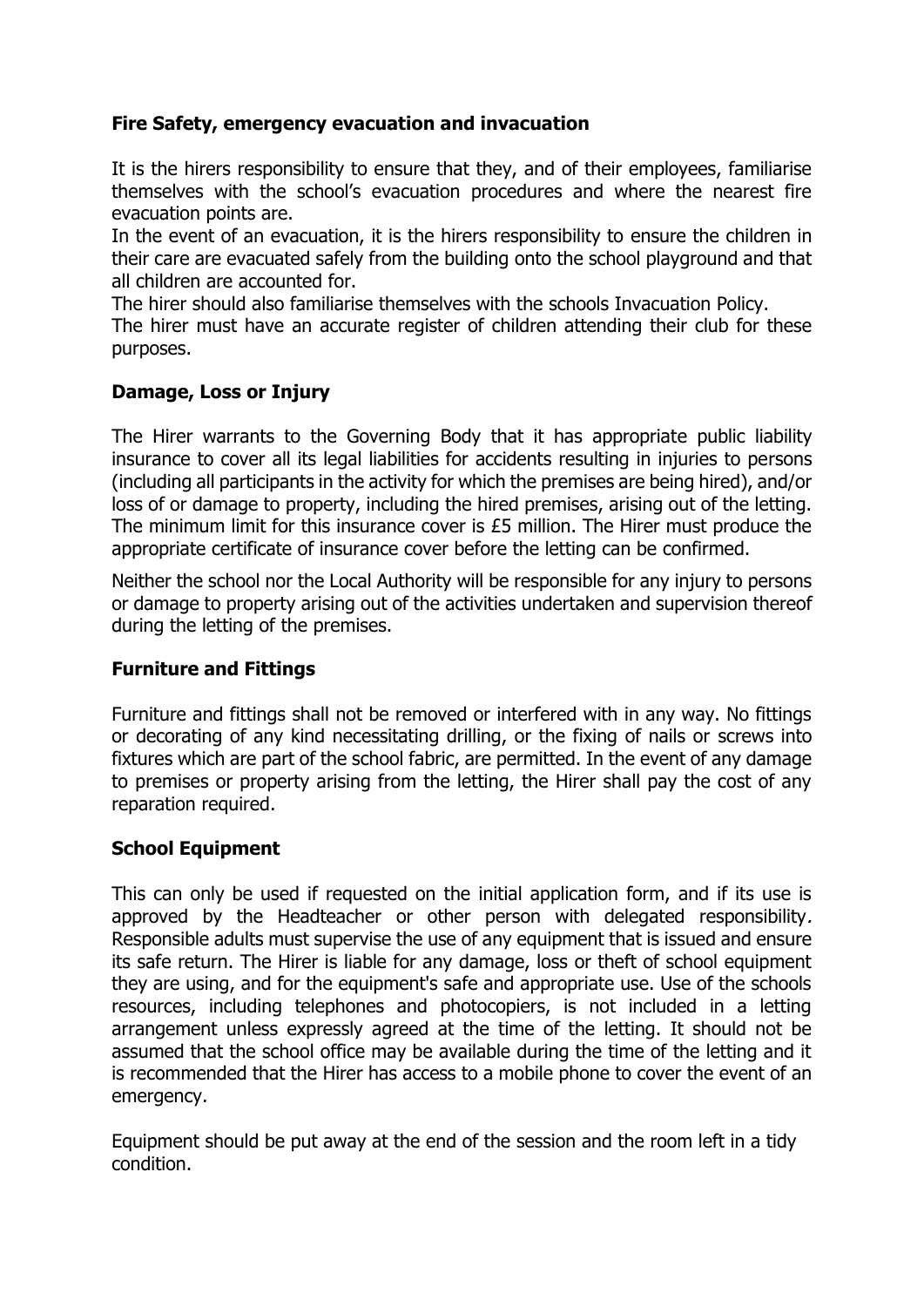#### **Hirer's Equipment**

The Hirer should state on the hire agreement any equipment he/she intends to bring into school. They are responsible for ensuring the suitability of the equipment and for ensuring that it is in good order.

Any electrical equipment brought by the Hirer onto the school site **MUST** comply with the Local Authority Code of Practice for Portable Electrical Appliance Equipment. Equipment must either have a certificate (Portable Appliance Test) of safety from a qualified electrical engineer or be inspected by, or on behalf of, the Local Authority. The intention to use any electrical equipment must also be notified on the application.

Any of the Hirer's own equipment should be brought into / removed from school within the time booked unless prior agreement has been sought from the school. If this is not done, the Governors will be entitled to remove and dispose of such items and the Hirer will pay the cost of removal on demand.

IT equipment e.g. memory sticks may not be uploaded to the school network without prior approval from the school's IT Manager or Headteacher.

### **Car Parking Facilities**

Subject to availability, the Hirer and other adults/visitors involved/attending the letting may use the school car parking facilities when out of school hours. Neither the school nor the Local Authority will accept any responsibility in terms of damage, theft or loss of any car left in the car park during the hire period.

#### **Toilet Facilities**

Access to the school's toilet facilities is included as part of the hire arrangements.

#### **First Aid Facilities**

There is no legal requirement for the school to provide first aid facilities for the Hirer. It is the Hirer's responsibility to make their own arrangements, which may include the provision of first aid training for supervising personnel, and the provision of a first aid kit, particularly in the case of sports lettings. It is recommended that the Hirer has access to a mobile phone at all times throughout the letting to cover any emergency event.

#### **Accidents and First Aid**

Any accident occurring during the letting should be recorded and school informed. Any accident which takes place involving school property needs to be reported to the Site Manager.

The club is required to have up to date emergency contact details and details of medical conditions / allergies for children who attend the club. The club organisers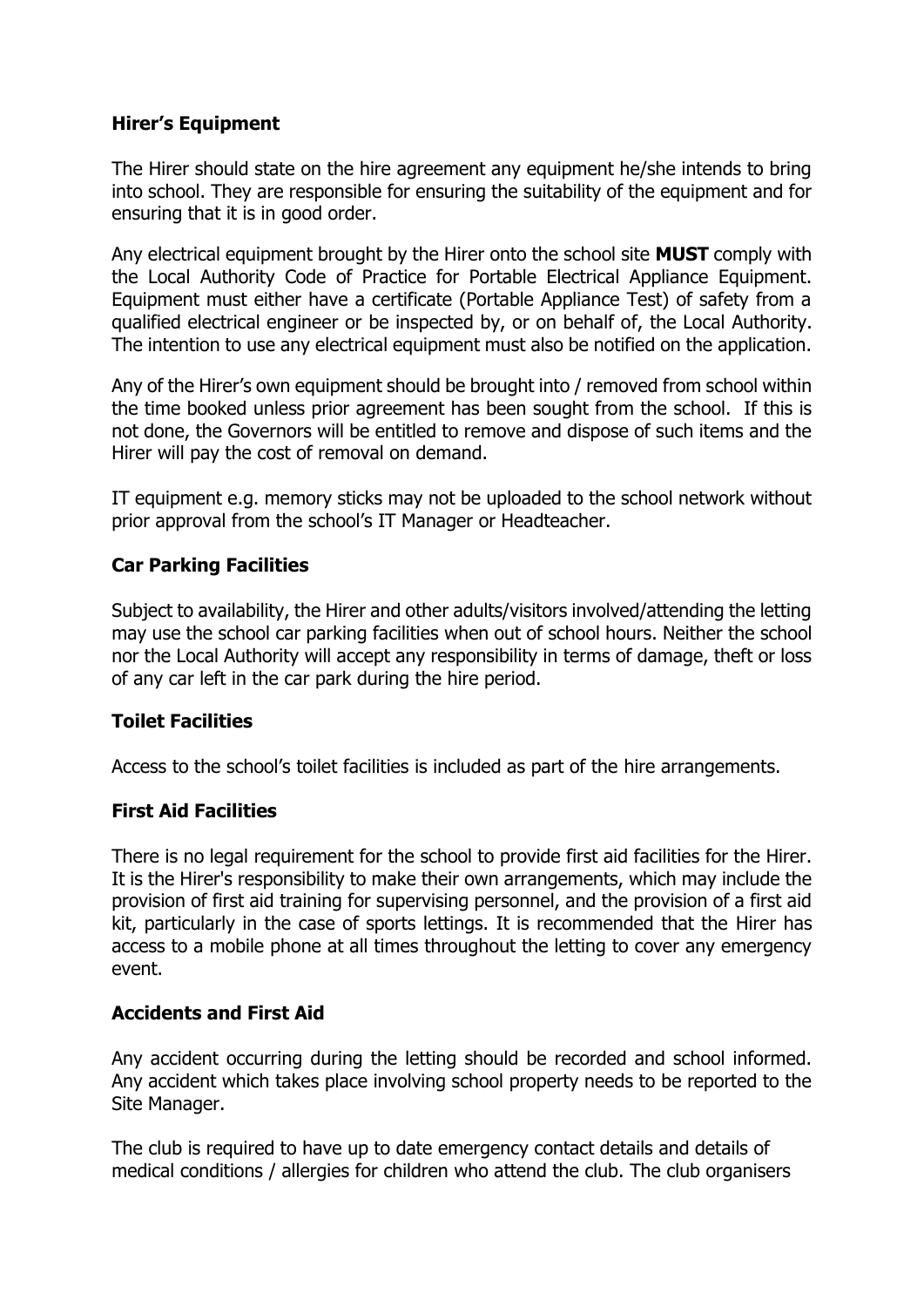should familiarise themselves with the location of epipens and inhalers held in school.

First Aid should be administered by the organiser's qualified First Aider in the first instance and any incident should be logged in the school's First Aid Book and/or the parents informed.

#### **Food and Drink**

No food or drink may be prepared or consumed on the property without the direct permission of the Governing Body, in line with current food hygiene regulations. Applications to use the school kitchen need to be put in writing and will be assessed by Head of Catering All litter must be placed in the bins provided – with due regard being given to school recycling facilities.

#### **Intoxicating Liquor/Drugs**

No intoxicants/drugs shall be brought on to or consumed on the premises. Any person thought to be under the influence of alcohol or drugs will be refused admittance.

#### **Mobile Phones**

The use of mobile phones is not permitted anywhere on the school premises. If you need to make a call you must to leave site to do this.

#### **Smoking**

The whole of the school premises is a non-smoking area, and smoking is not permitted within school buildings or on school grounds at any time.

#### **Suitable footwear**

Suitable footwear should be used. No stiletto or any type of thin heel is to be worn as this type of footwear can damage the floor surface. If activities involve outdoor use, participants should ensure footwear is cleaned or removed before re-entering the premises.

#### **Lost Property**

Children's belongings etc left behind should be placed in Lost Property and the school office notified.

#### **Copyright or Performing Rights**

The Hirer shall not, during the occupancy of the premises, infringe any subsisting copyright or performing right, and shall indemnify the Local Authority against all sums of money which the Local Authority may have to pay by reason of an infringement of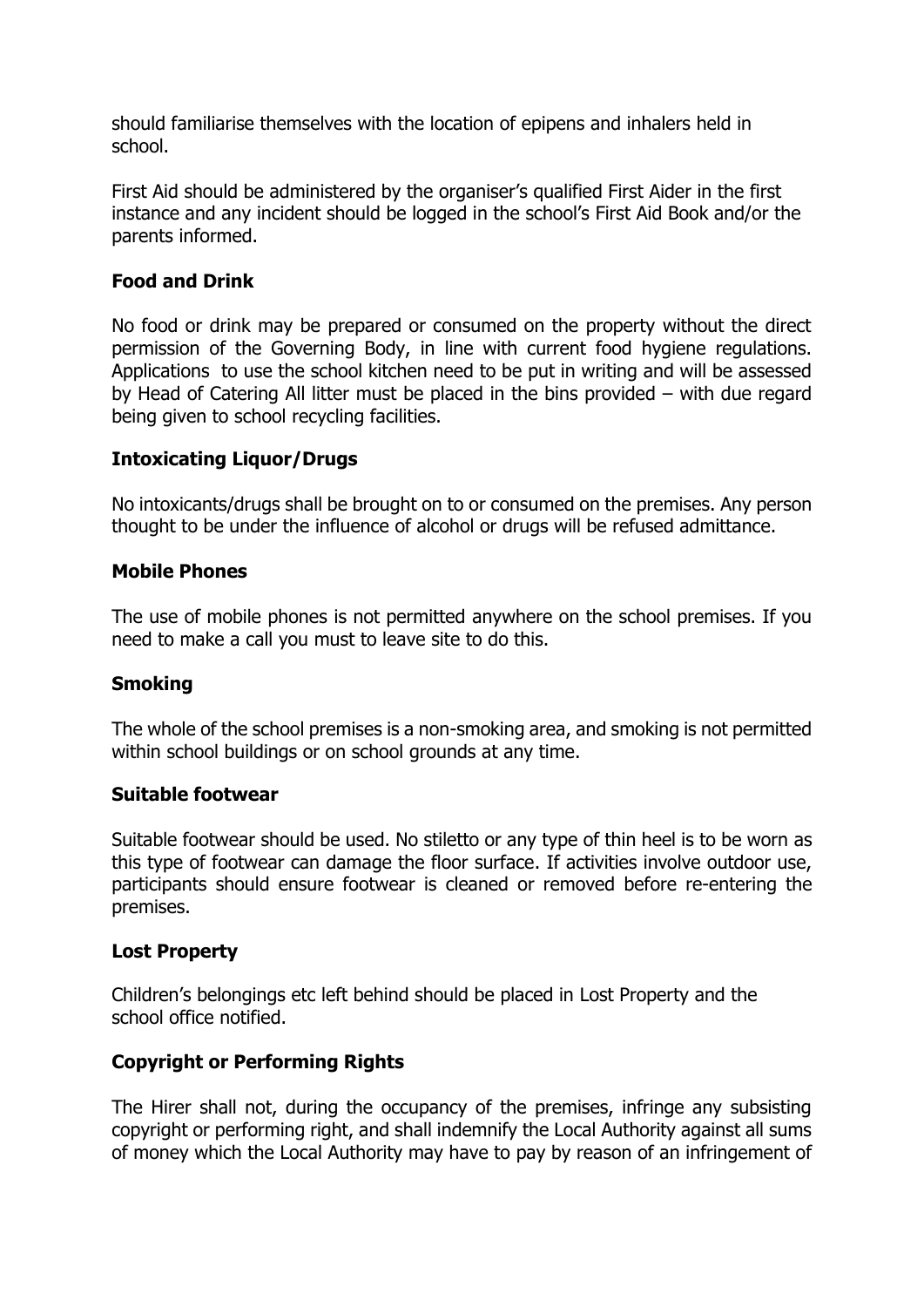copyright or performing right occurring during the period of hire covered by this agreement.

### **Sub-letting**

The Hirer shall not sub-let the premises to another person.

### **Charges**

Hire charges are reviewed annually and will be invoiced by the school.

#### **Variation of Scales of Charges and Cancellations**

The Hirer acknowledges that the charges given may be increased from time to time (they will be reviewed by the Governing Body on at least an annual basis).The Hirer may cancel the letting, provided that at least 28 days notice is given to the hire arrangement. The Hirer may be charged for the letting if insufficient notice (i.e. less than 28 days) is given to cancel the hire agreement. It is the Hirer's responsibility to notify participants (parents where participants are of school age), preferably in writing, of any changes in dates or venues at least one week in advance. The School Governors have the right to cancel any letting , in which case a proportion of the charges for the letting period will become refundable.

### **Payment for letting**

The person applying to hire the premises will be invoiced for the cost of the letting in accordance with the Governing Body's current scale of charges. Payment must be received by the school either prior to the letting taking place or within 14 days of the date of the invoice. The Hirer will be subject to an administration fee for late payment, again, in accordance with the Governing Body's current scale of charges.

### **Security**

The Governing Body will hire and pay for a person to be responsible for the security of the premises before, during and after the hire, and for the cleaning of the premises after its use. This cost will be included in the charge for the letting. If no suitable person can be employed, then the letting will not be allowed or will be cancelled. Only named key holders may operate the security system. Keys must not be passed to any other person without direct permission of the Governing Body of the school.

#### **Right of Access**

The Governing Body or their nominated representative (usually the Site Manager) reserves the right of access to the premises during any letting. The Headteacher (or delegated officer) or members of the Governing Body or appropriate Delegated Committee, may attend to monitor activities from time to time.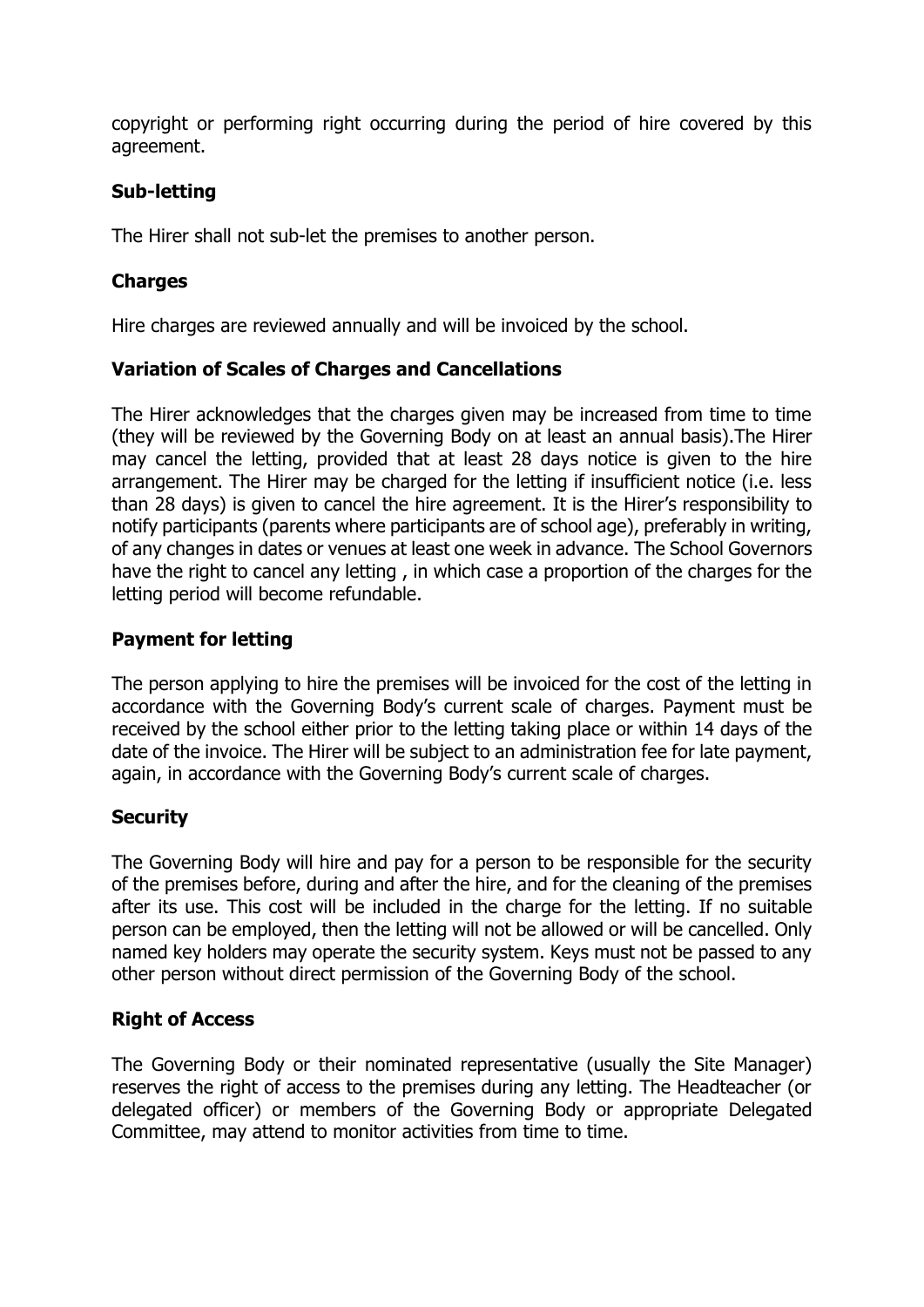### **Conclusion of Letting/Vacation of Premises**

The Hirr shall ensure that the premises are vacated promptly at the end of the letting. The Hirer is responsible for supervising any children taking part in an activity until a responsible designated adult collects them. The Hirer shall, at the end of the hire period, leave the accommodation in a reasonably tidy condition, all equipment being returned to the correct place of storage. If this condition is not adhered to, an additional charge may be made.

#### **Promotional Literature/Newsletters**

- A draft copy of any information proposed for distribution which contains any reference to the school must be sanctioned by the Headteacher (or delegated officer) at least one week prior to proposed distribution by the Hirer.
- No slogans, advertisements, flags, emblems or decorations shall be attached to the outside of school premises whether fixed or freestanding.
- Any photographs or advertising on any form of media should not identify the school without prior permission from the school.
- No photographs of children should be put on any form of media, social or otherwise without prior permission from the parent and the school.
- The club organisers are responsible for all communications with parents. School will send letters out to parents via Arbor on behalf of the club organisers, an electronic copy should be sent to the school office via email.

#### **Payment of club attendance fees**

It is the hirer's responsibility to:

- collect attendance fees from parents in line with their own payment terms and conditions and their banking. Cheques from parents should be made payable to the club not the school.
- The hirer has the right to refuse entry to a club where there is historic bad debt and / or behaviour in line with their own payment and behaviour policies
- It is the responsibility of the club organisers to chase any non-payment of fees, refused cheques or any other financial issues. Any fees returned to the school by parents will be held in the school office for the club organisers to collect at a time convenient to them.

#### **The Policy was agreed by the governors:** May 2021

**Review Interval**: Every 4 years

**Next Reviewed:** May 2025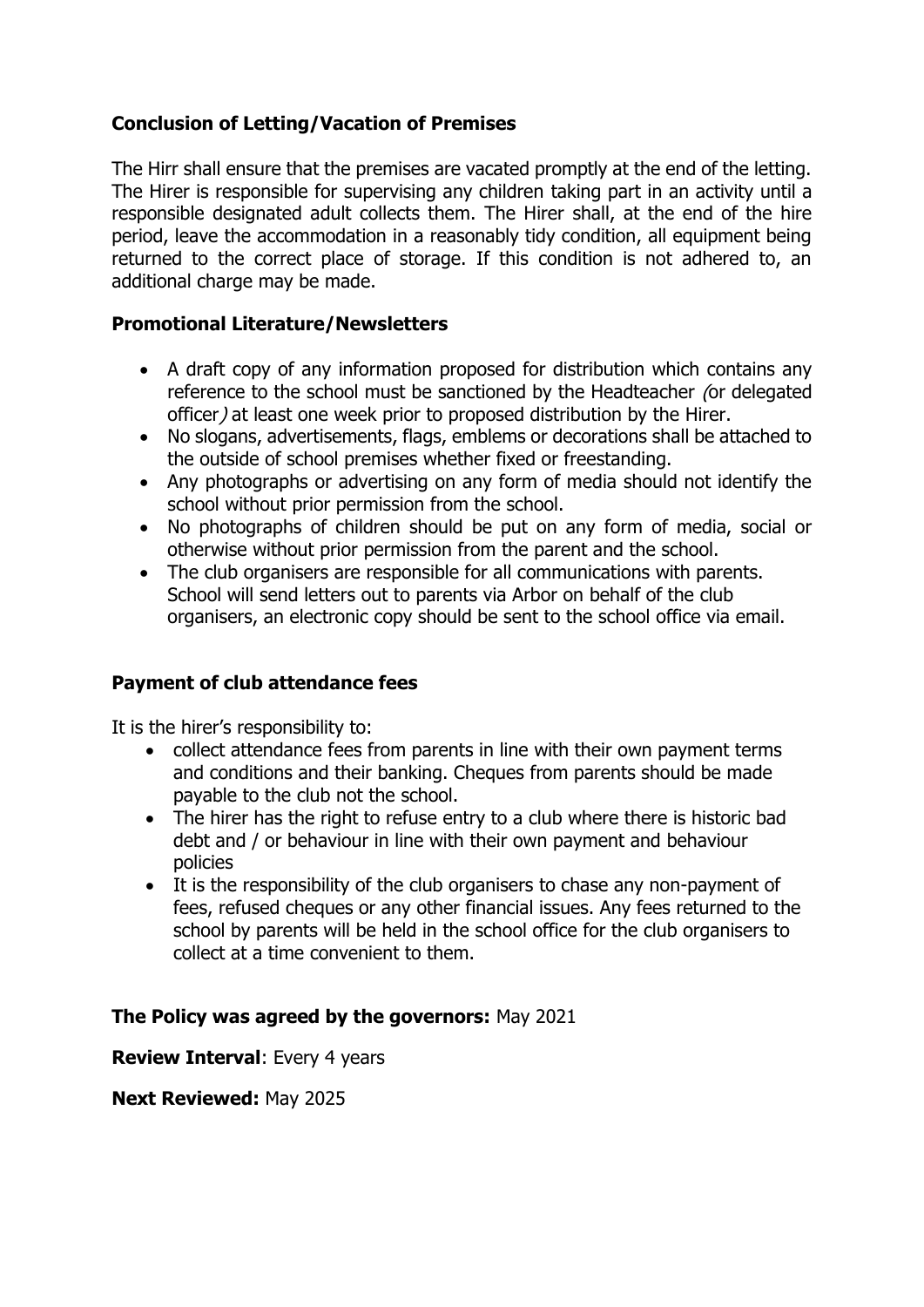## Appendix 2



| Details of Premises Requested (Hall, Playground, Football Pitch etc):    |
|--------------------------------------------------------------------------|
|                                                                          |
| First choice:                                                            |
| Second choice:                                                           |
| Third choice:                                                            |
| Start Time:                                                              |
| Finish Time:<br>(please allow time for your preparation and clearing up) |
|                                                                          |
|                                                                          |
| Details of any equipment to be brought (including electrical             |
| Maximum Number of Participants:                                          |
|                                                                          |
|                                                                          |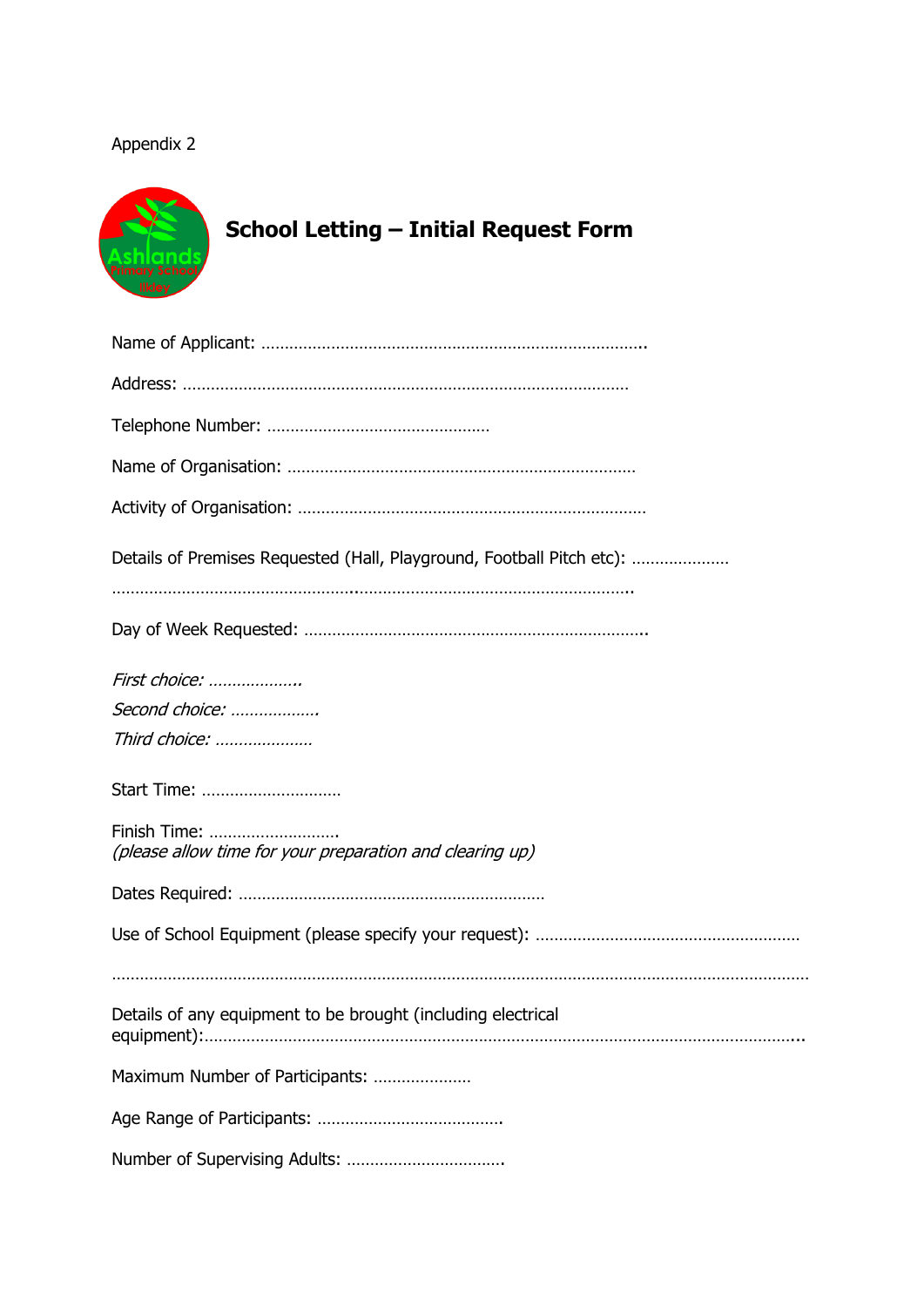Relevant Qualifications of Supervising Adults: ……………………………………………………………...

 ……………………………………………………………… Where applicable have DBS checks been carried out? When? By Whom? Please provide evidence in the form of original documentation (not photocopies)

………………………………………..………………………………………………………………………………………….

Does the Hirer have appropriate policies / procedures to ensure the safeguarding and child protection? Please provide copies of all relevant information.

………………………………………………………………………………………..…………………………………………

Dates during the year when the Hall will be unavailable due to school use or closure can be obtained from the school office . These dates may be subject to change, but prior notice will always be given if the premises become unavailable due to unforeseen circumstances.

The Hirer confirms that adequate and appropriate insurance cover is in place for the activity to be carried out by producing the schedule of insurance cover (see Terms and Conditions for further details).

The Hirer confirms that arrangements are in place with reference to First Aid and they have understood the fire and emergency evacuation procedures (see Terms and Conditions for further details).

The Hirer undertakes to comply with the regulations regarding the use of own electrical equipment (see Terms and Conditions for further details).

The Hirer agrees to indemnify the school for any loss arising out of a break of this agreement.

Any other relevant information: ………………………………………………………………..

…………………………………………………………………………………………………..

**I confirm that I am over 18 years of age, and that the information provided on this form is correct. I have read the terms and conditions of Hire and agree to abide by them**